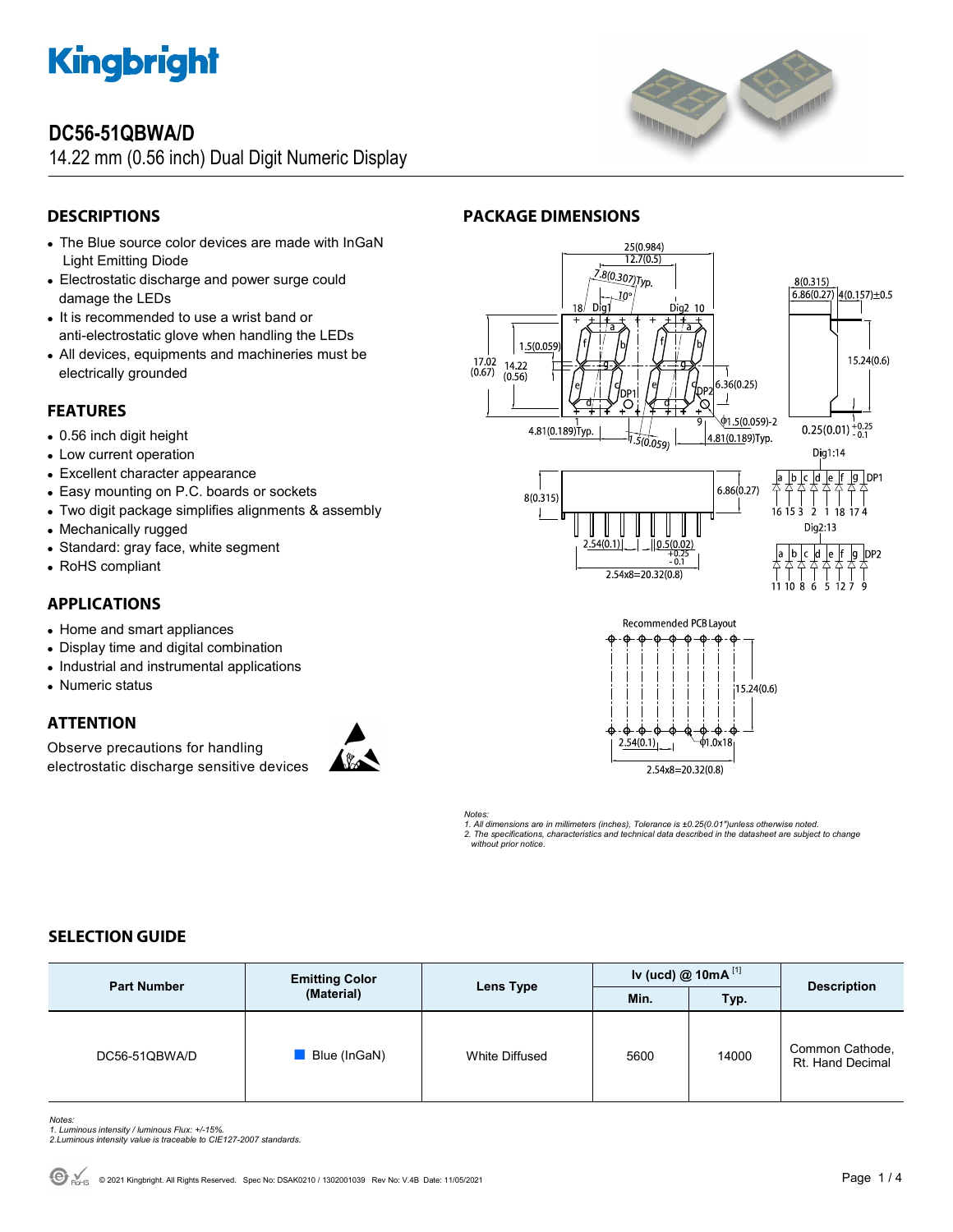# **Kingbright**

### **ELECTRICAL / OPTICAL CHARACTERISTICS at TA=25°C**

| <b>Parameter</b>                                         | Symbol                     | <b>Emitting Color</b> | Value |                          | <b>Unit</b> |
|----------------------------------------------------------|----------------------------|-----------------------|-------|--------------------------|-------------|
|                                                          |                            |                       | Typ.  | Max.                     |             |
| Wavelength at Peak Emission $I_F = 10mA$                 | $\Lambda_{\rm peak}$       | Blue                  | 460   | $\overline{\phantom{0}}$ | nm          |
| Dominant Wavelength $I_F = 10mA$                         | $\lambda_{\text{dom}}$ [1] | <b>Blue</b>           | 465   | $\overline{\phantom{0}}$ | nm          |
| Spectral Bandwidth at 50% $\Phi$ REL MAX<br>$I_F = 10mA$ | Δλ                         | <b>Blue</b>           | 25    | $\overline{\phantom{a}}$ | nm          |
| Capacitance                                              | C                          | <b>Blue</b>           | 100   | $\overline{\phantom{0}}$ | pF          |
| Forward Voltage $I_F = 10mA$                             | $V_F$ <sup>[2]</sup>       | <b>Blue</b>           | 3     | 3.5                      | V           |
| Reverse Current ( $V_R$ = 5V)                            | $I_R$                      | Blue                  |       | 50                       | μA          |

*Notes:* 

*1. The dominant wavelength (*λ*d) above is the setup value of the sorting machine. (Tolerance* λ*d : ±1nm. )* 

*2. Forward voltage: ±0.1V. 3. Wavelength value is traceable to CIE127-2007 standards.* 

*4. Excess driving current and / or operating temperature higher than recommended conditions may result in severe light degradation or premature failure.* 

# **ABSOLUTE MAXIMUM RATINGS at TA=25°C**

| <b>Parameter</b>                        | Symbol                  | Value                 | Unit         |  |
|-----------------------------------------|-------------------------|-----------------------|--------------|--|
| Power Dissipation                       | $P_D$                   | 120                   | mW           |  |
| Reverse Voltage                         | $V_R$                   | 5                     | V            |  |
| Junction Temperature                    | $T_j$                   | 115                   | $^{\circ}$ C |  |
| <b>Operating Temperature</b>            | $T_{op}$                | $-40$ to $+85$        | $^{\circ}C$  |  |
| Storage Temperature                     | $T_{\text{stg}}$        | $-40$ to $+85$        | $^{\circ}C$  |  |
| <b>DC Forward Current</b>               | IF.                     | 30                    | mA           |  |
| <b>Peak Forward Current</b>             | $I_{FM}$ <sup>[1]</sup> | 150                   | mA           |  |
| Electrostatic Discharge Threshold (HBM) |                         | 250                   | $\vee$       |  |
| Lead Solder Temperature <sup>[2]</sup>  |                         | 260°C For 3-5 Seconds |              |  |

Notes:<br>1. 1/10 Duty Cycle, 0.1ms Pulse Width.<br>2. 2mm below package base.<br>3. Relative humidity levels maintained between 40% and 60% in production area are recommended to avoid the build-up of static electricity – Ref JEDEC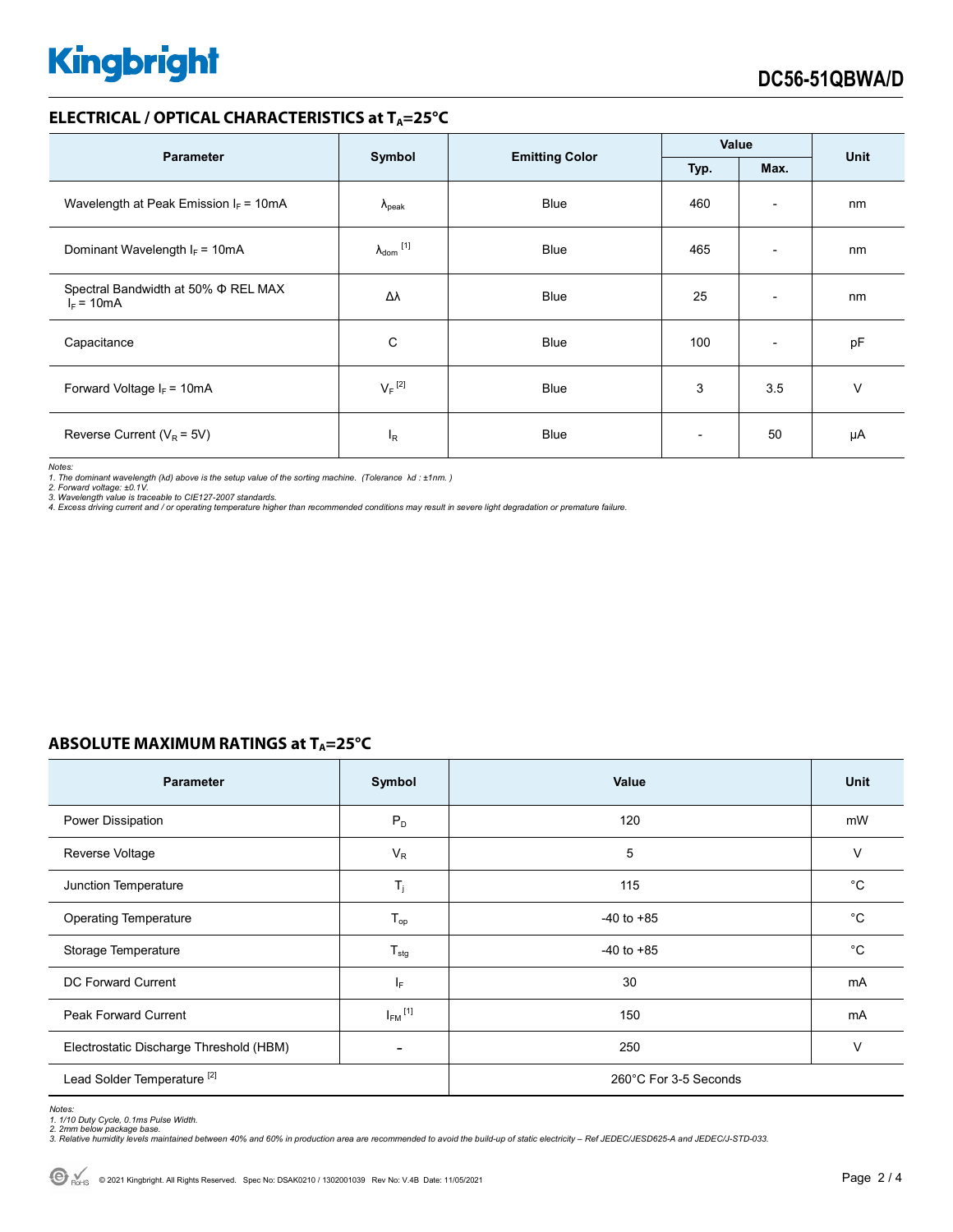# **Kingbright**

## **TECHNICAL DATA**



#### **BLUE**



#### **RECOMMENDED WAVE SOLDERING PROFILE <b>A CONDUCT A CONDUCT SOLDERING PROFILE Soldering General Notes**



*Notes:* 

*1. Recommend pre-heat temperature of 105°C or less (as measured with a thermocouple attached to the LED pins) prior to immersion in the solder wave with a maximum solder bath temperature of 260°C* 

2. Peak wave soldering temperature between 245°C ~ 255°Cfor 3 sec (5 sec max).<br>3. Do not apply stress to the epoxy resin while the temperature is above 85°C.<br>4. Fixtures should not incur stress on the component when mounti

*5. SAC 305 solder alloy is recommended.* 

*6. No more than one wave soldering pass. 7. During wave soldering, the PCB top-surface temperature should be kept below 105°C.*

1. Through-hole displays are incompatible with reflow soldering.

2. If components will undergo multiple soldering processes, or other processes where the components may be subjected to intense heat, please check with Kingbright for compatibility.

### **CLEANING**

- 1. Mild "no-clean" fluxes are recommended for use in soldering.
- 2. If cleaning is required, Kingbright recommends to wash components with water only. Do not use harsh organic solvents for cleaning because they may damage the plastic parts .
- 3. The cleaning process should take place at room temperature and the devices should not be washed for more than one minute.
- 4. When water is used in the cleaning process, Immediately remove excess moisture from the component with forced-air drying afterwards.